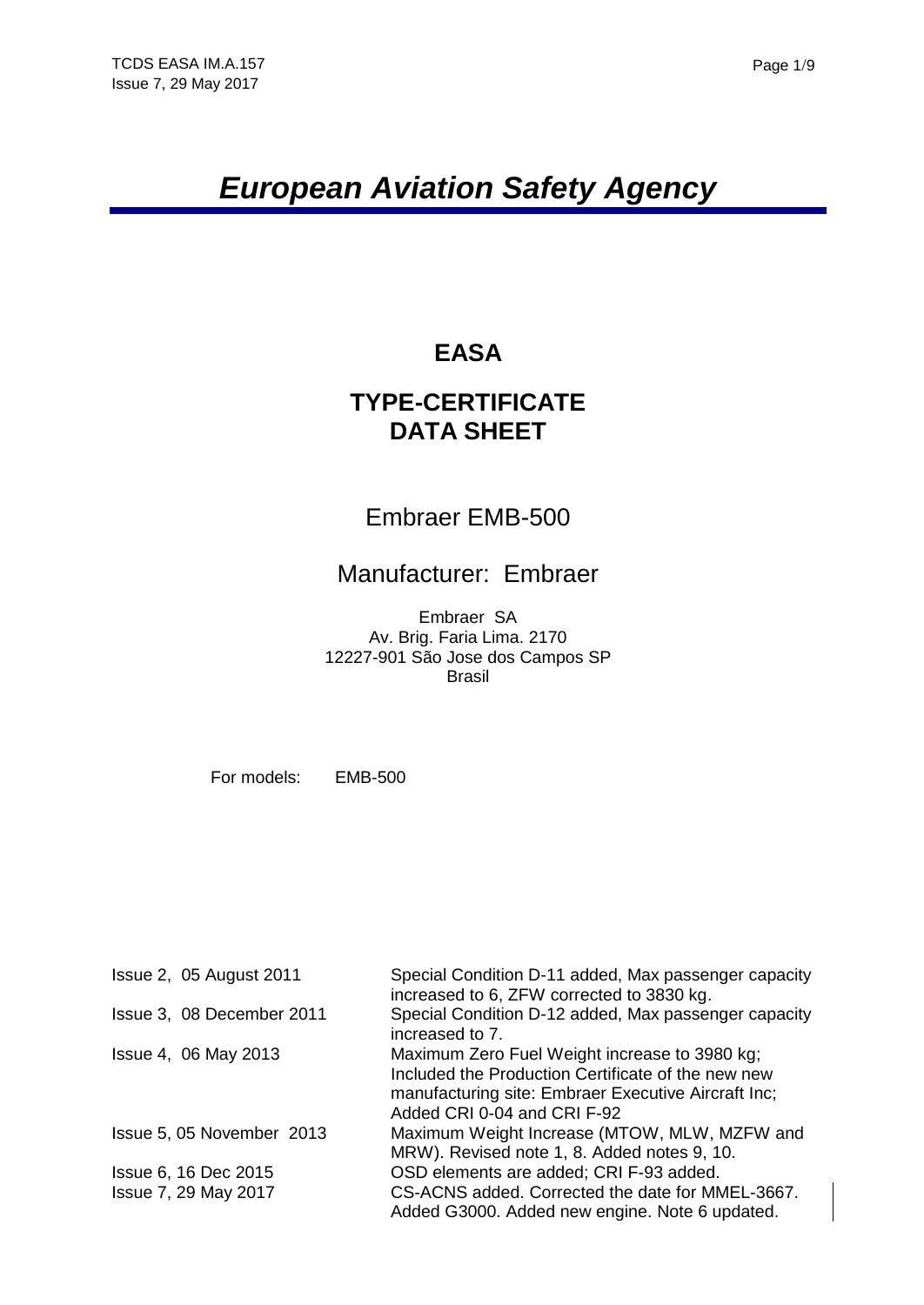### **TABLE OF CONTENT**

### **SECTION 1: GENERAL EMB-500**

### **SECTION 2:**

|    | I. General     |  |
|----|----------------|--|
|    | 1.             |  |
|    | 2.             |  |
|    | 3.             |  |
|    | 4.             |  |
|    |                |  |
| Ш. |                |  |
|    | 1a.            |  |
|    | 1 <sub>b</sub> |  |
|    | 2.             |  |
|    | 3.             |  |
|    | 4.             |  |
|    | 5.             |  |
|    | 6.             |  |
|    | 7.             |  |
|    | 8.             |  |
|    |                |  |
|    |                |  |
|    |                |  |
|    | 1.             |  |
|    | 2.             |  |
|    | 3.             |  |
|    | 4.             |  |
|    | 5.             |  |
|    | 6.<br>∩il      |  |
|    | 7.             |  |
|    | 8.             |  |
|    | 9.             |  |
|    | 10.            |  |
|    | 11.            |  |
|    | 12.            |  |
|    | 13.            |  |
|    | 14.            |  |
|    | 15.            |  |
|    |                |  |
|    | 16.<br>17.     |  |
|    |                |  |
|    |                |  |
|    |                |  |
|    | 1<br>2.        |  |
|    |                |  |
|    |                |  |
|    |                |  |
|    |                |  |
|    |                |  |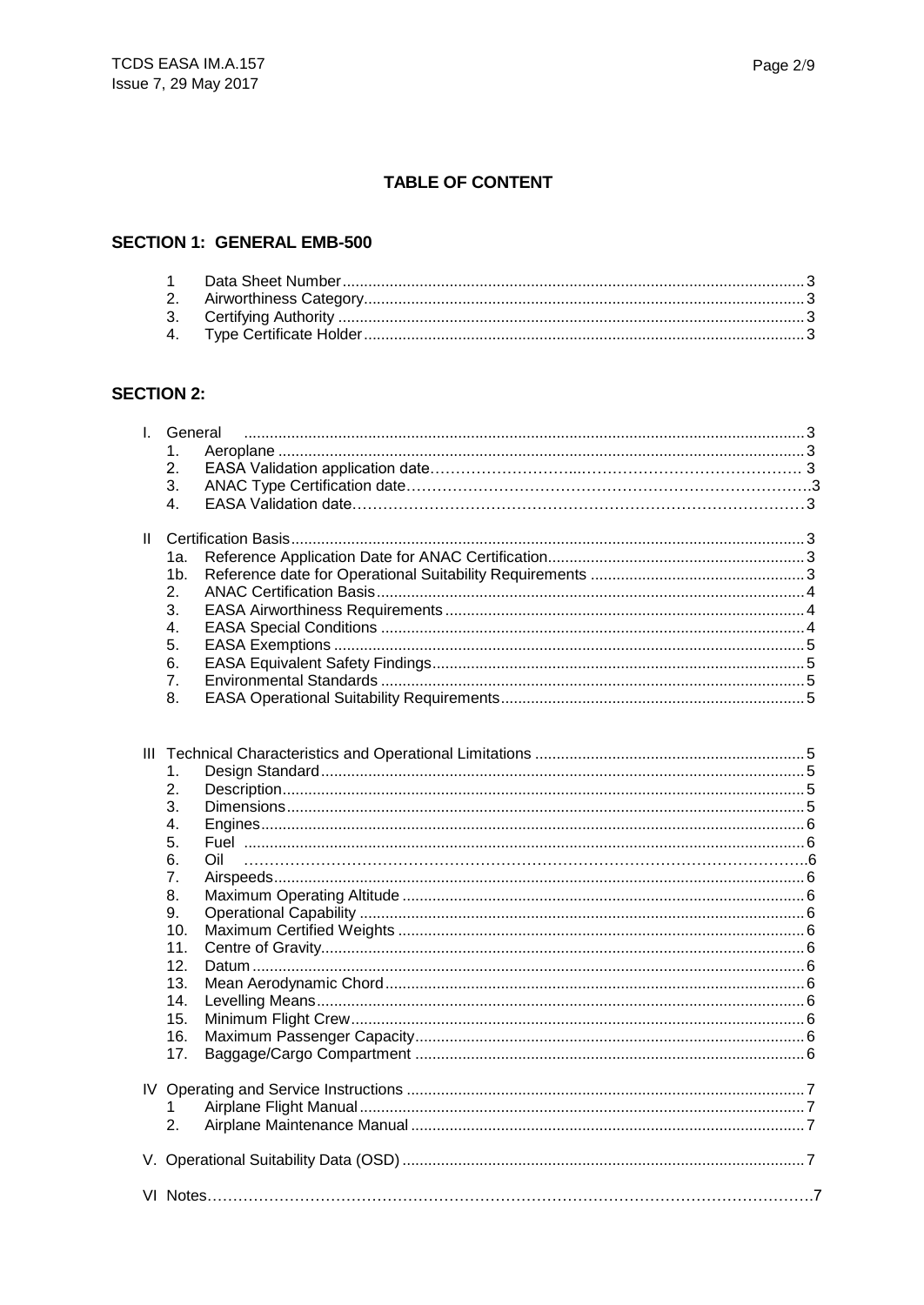#### **SECTION 1: GENERAL EMB-500**

| 1. | Data Sheet No:                           | <b>EASA IM.A.157</b>                                                                                                                                                                                                                      |
|----|------------------------------------------|-------------------------------------------------------------------------------------------------------------------------------------------------------------------------------------------------------------------------------------------|
| 2. | <b>Airworthiness Category:</b>           | CS-23 Normal Category.                                                                                                                                                                                                                    |
| 3. | <b>Certifying Authority:</b>             | Agência Nacional De Avição Civil-ANAC<br>Gerência Geral de Certificação de<br>Produtos Aeronáuticos<br>Av. Cassiano Ricardo, 521 - Bloco B - $2^{\circ}$ .<br>Andar - Jd. Aquarius<br>12246-870 - São José dos Campos-SP<br><b>Brazil</b> |
| 4. | <b>Type Certificate Holder:</b>          | <b>Embraer</b><br>Av. Brig. Faria Lima. 2170<br>12227-901 São Jose dos Campos SP<br><b>Brazil</b>                                                                                                                                         |
| 5. | <b>Manufacturer:</b>                     | <b>Embraer S.A</b><br>Av. Brigadeiro Faria Lima 2170<br>12227-901 - São José dos Campos - SP<br><b>Brazil</b>                                                                                                                             |
|    |                                          | <b>Embraer Executive Aircraft Inc. (Note 7)</b><br>1205 General Aviation Drive<br>Melboune, FL 32935-6309<br>United States of América                                                                                                     |
|    | <b>SECTION 2</b>                         |                                                                                                                                                                                                                                           |
| ı. |                                          |                                                                                                                                                                                                                                           |
|    | <b>General</b>                           |                                                                                                                                                                                                                                           |
| 1. | Aeroplane:                               | Embraer EMB-500<br>(See Note 6)                                                                                                                                                                                                           |
| 2. | <b>EASA Validation Application Date:</b> | 30 June 2006                                                                                                                                                                                                                              |
| 3. | <b>ANAC Type Certification Date:</b>     | 09 December 2008                                                                                                                                                                                                                          |
| 4. | <b>EASA Validation Date:</b>             | 24 April 2009                                                                                                                                                                                                                             |

- 1a. **Reference Date for ANAC Certification:** 30 June 2006 ANAC Type Certificate Data Sheet No. EA-2008T09
- 1b. **Reference date for Operational Suitability** 30 June 2006 **Requirements**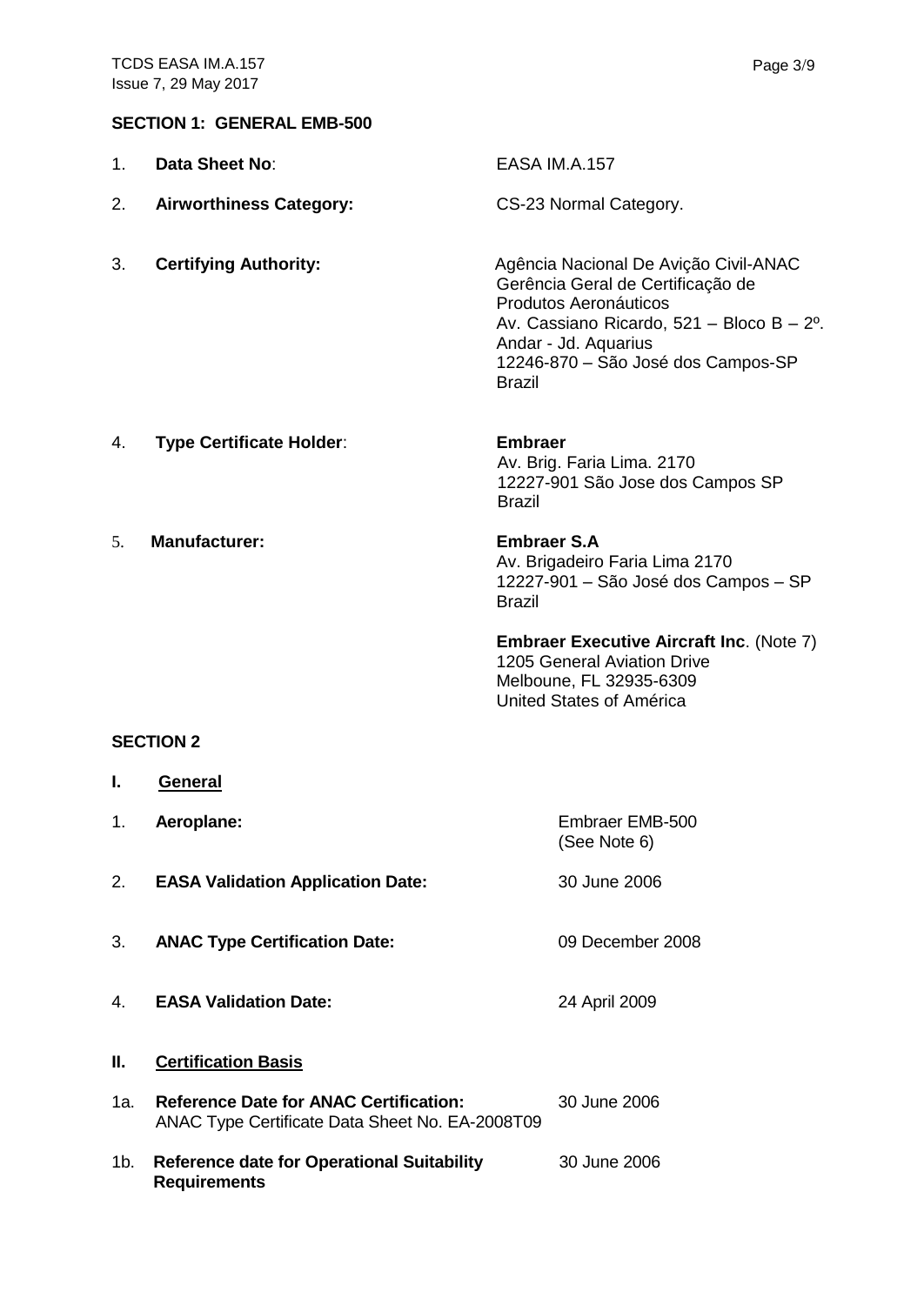2. **ANAC Certification Basis:** RBHA 23 - Requisitos de Aeronavegabilidade. Aviões Categoria Normal, Utilidade, Acrobática e Transporte Regional (Airworthiness Standards. Normal, Utility, Acrobatic, and Commuter Category Airplanes), Acrobatic, and Commuter Category Airplanes), corresponding to U.S. 14 CFR Part 23 including amendments 23-1 through 23-55, as applicable to Normal Category Certification; and additional requirements as per ANAC FCAR HT-01.

### 3. **EASA Airworthiness Requirements:** (see note 11)

CS 23 – "Normal, Utility, Aerobatic and Commuter Category Aeroplanes" of 14 November 2003, as applicable to Normal Category Certification; and additional requirements as per EASA CRI A-01.

CS-ACNS (Subpart D) - initial issue of 17/12/2013 (see note 12) CS-ACNS (Subpart B) - initial issue of 17/12/2013 (see note 13)

### 4. **EASA Special Conditions:**

- B-01 Human Factors in Integrated Avionics Systems
- B-02 CS-23 Subpart B (Performance).
- B-52 Flight Handling Special Condition
- B-53 Airspeed Calibration
- B-55 Operating Limitations and Information.
- C-52 Bird strike
- C-57 Fuel tank Crashworthiness
- C-60 Interaction of systems and structures
- C-61 Non-pressurised areas
- C-64 Sonic Fatigue
- C-69 Yawing Manoevre
- C-70 Round the clock gusts
- D-03 Take off Configuration Warning
- D-04 Landing Gear
- D-05 wheels and tyres
- D-06 Brakes and Braking Systems
- D-07 Nose wheel Steering
- D-08 Doors
- D-11 Belted Toilet Seat
- D-12 Single Side Facing Seat
- E-07 Negative Acceleration
- E-08 Lines, fittings and components
- E-51 Powerplant Fire Protection and Fuel Systems
- E-56 Fire extinguishers fuselage mounted engines
- E-58 FADEC integration
- E-60 Hot Weather Operation
- F-01 Protection from HIRF
- F-02 Protection from the indirect effects of lightning strike.
- F-56 Battery Endurance Requirements
- F-92 Data Link Services for the Single European Sky
- F-93 Flight Recorders including Data Link Recording
- O-04 Towbarless Towing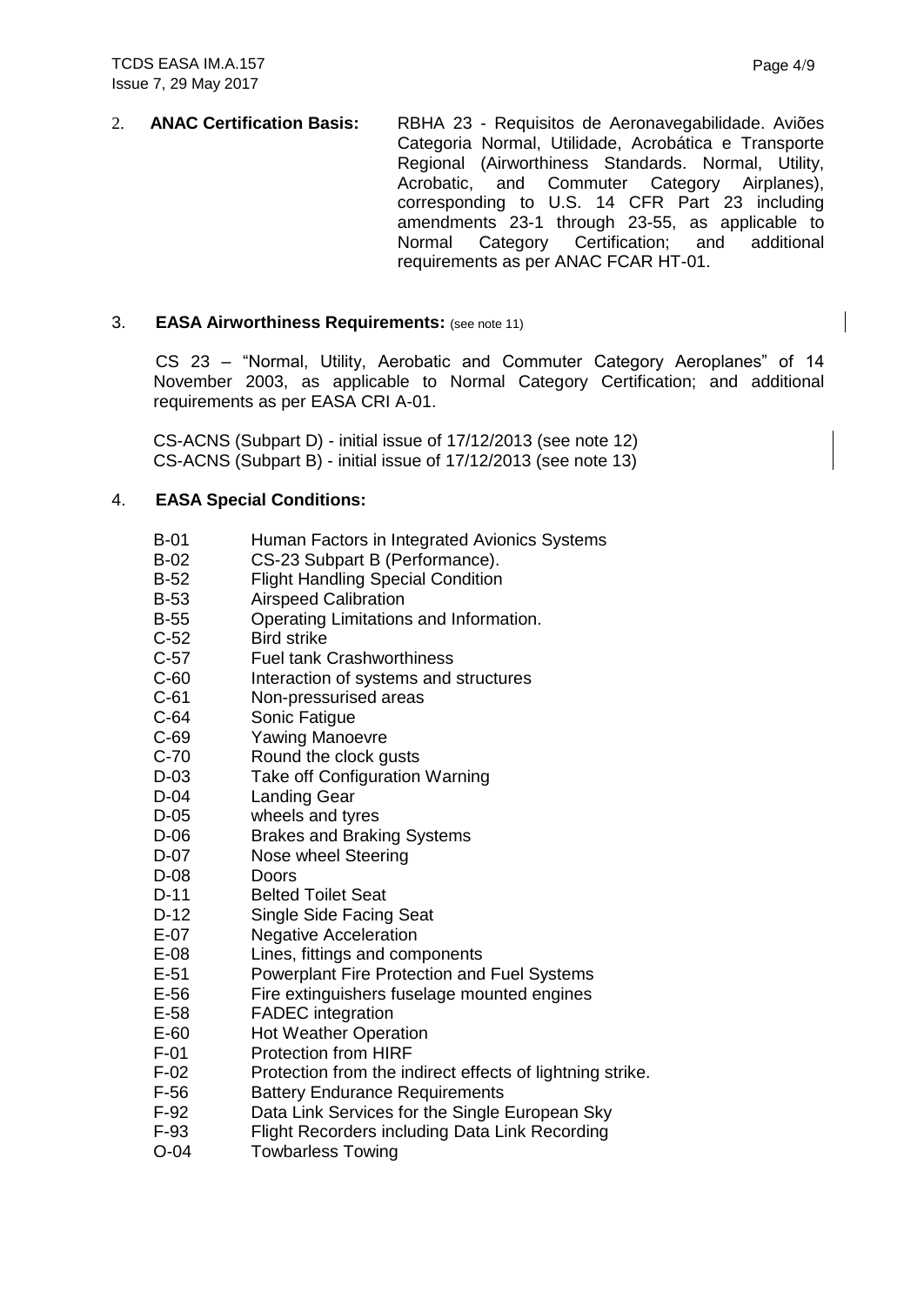#### 5. **EASA Exemptions:**

N/A

#### 6. **EASA Equivalent Safety Findings:**

- B-56 Dynamic Stability
- D-54 Ditching emergency exit for Passengers
- E-54 Digital Fuel Quantity indications
- E-55 Digital only display of Turbine spool speed N2, oil pressure, oil temperature and fuel flow
- E-57 Control markings usable fuel capacity
- F-55 LED Lights

### 7. **EASA Environmental Standards:**

CS 34 - Aircraft Engine Emissions and Fuel Venting, of 17 October 2003; CS 36 - Aircraft Noise, of 17 October 2003;

#### 8. **EASA Operational Suitability Requirements**

CS-FCD - Certification Specifications for Operational Suitability Data (OSD) Flight Crew Data CS-FCD, Initial issue dated 31 Jan 2014; JAR-MMEL/MEL - Master Minimum Equipment List/ Minimum Equipment List Section 1, Subpart A and B, Amdt. 1, dated 1 August 2005, as defined in CRI A-MMEL;

- **8.1 Special conditions for OSD** none
- **8.2 Exemptions for OSD:** none
- **8.3 Deviations for OSD:** none
- **8.4 Equivalent Safety for OSD:** none

#### **III. Technical Characteristics and Operational Limitations**

| 1. | <b>Design Standard:</b> | revision.                                                                                                                                                                                                                                                                                                                           |                                       | Defined by Report 500TDSD002 "Type Design Standard<br>Document - EASA" at Revision Original or later approved |
|----|-------------------------|-------------------------------------------------------------------------------------------------------------------------------------------------------------------------------------------------------------------------------------------------------------------------------------------------------------------------------------|---------------------------------------|---------------------------------------------------------------------------------------------------------------|
| 2. | <b>Description:</b>     | Low wing jet with a T-tail configuration, powered by two<br>high bypass turbofan engines mounted on aft fuselage<br>pylons.<br>The structure is conventional, with a predominant<br>aluminum-alloy fuselage and wing. The landing gear is<br>retractable tricycle type, and both main and nose landing<br>gerar are single wheeled. |                                       |                                                                                                               |
|    |                         |                                                                                                                                                                                                                                                                                                                                     |                                       |                                                                                                               |
| 3. | <b>Dimensions:</b>      | Length<br>Span<br>Height                                                                                                                                                                                                                                                                                                            | $12.82 \text{ m}$<br>12.3 m<br>4.35 m | (42 ft 1 in)<br>(40 ft 4.3 in)<br>(14 ft 2.6 in)                                                              |

Wing Area  $18.76 \text{ m}^2$ 

 $(201.9 ft<sup>2</sup>)$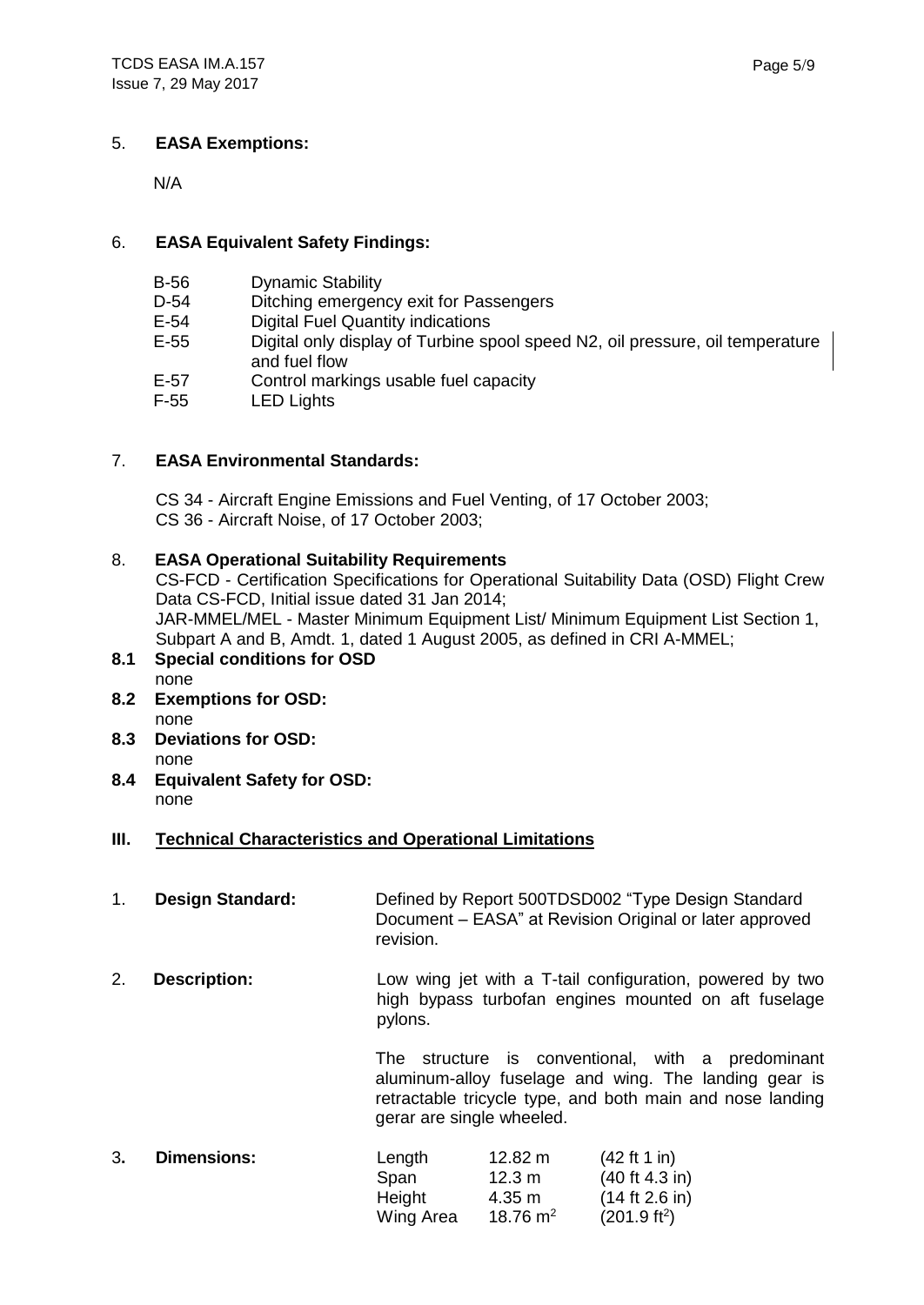| 4.  | <b>Engines:</b>                      |                                      | Two Pratt & Whitney Canada PW617F-E turbofans<br>(TC/TCDS reference IM.E.125)<br>Two Pratt & Whitney Canada PW617F1-E turbofans<br>(TC/TCDS reference IM.E.125) (see NOTE 14)                                                |                                                                                                                                                                                                                                     |  |
|-----|--------------------------------------|--------------------------------------|------------------------------------------------------------------------------------------------------------------------------------------------------------------------------------------------------------------------------|-------------------------------------------------------------------------------------------------------------------------------------------------------------------------------------------------------------------------------------|--|
| 5.  | Fuel:                                | Refer to applicable approved manuals |                                                                                                                                                                                                                              |                                                                                                                                                                                                                                     |  |
| 6.  | Oil:                                 |                                      | Refer to applicable approved manuals                                                                                                                                                                                         |                                                                                                                                                                                                                                     |  |
| 7.  | Airspeeds:                           |                                      | V <sub>MO</sub> 275 K <sub>IAS</sub> , M <sub>MO</sub> 0.7 (See Airplane Flight Manual)                                                                                                                                      |                                                                                                                                                                                                                                     |  |
| 8.  | <b>Maximum Operating Altitude:</b>   |                                      | 12,497 m (41,000 ft) pressure altitude                                                                                                                                                                                       |                                                                                                                                                                                                                                     |  |
| 9.  | <b>Operational Capability:</b>       |                                      | Single Pilot / Two Pilots<br>VRF Day and Night<br><b>IFR Day and Night</b><br><b>RVSM</b><br>Flight into Known Icing<br><b>Over Water</b>                                                                                    |                                                                                                                                                                                                                                     |  |
| 10. | <b>Maximum Certified Weights:</b>    |                                      | Takeoff:                                                                                                                                                                                                                     | 4750 kg (10472 lb)<br>4800 kg (10582 lb) (see note 9)<br>4855 kg (10703 lb) (see note 14)                                                                                                                                           |  |
|     |                                      |                                      | Landing:                                                                                                                                                                                                                     | 4430 kg (9766 lb)<br>4480 kg (9877 lb) (see note 9)                                                                                                                                                                                 |  |
|     |                                      |                                      | Zero Fuel:                                                                                                                                                                                                                   | 4535 kg (9998 lb) (see note 14)<br>3830 kg (8444 lb)                                                                                                                                                                                |  |
|     |                                      |                                      | Ramp:                                                                                                                                                                                                                        | 3980 kg (8775 lb) (see note 8)<br>3880 kg (8554 lb) (see note 9)<br>4030 kg (8885 lb) (see note 10)<br>4115 kg (9072 lb) (see note 14)<br>4770 kg (10516 lb)<br>4820 kg (10626 lb) (see note 9)<br>4875 kg (10747 lb) (see note 14) |  |
| 11. | <b>Centre of Gravity:</b>            |                                      | See Airplane Flight Manual                                                                                                                                                                                                   |                                                                                                                                                                                                                                     |  |
| 12. | Datum:                               |                                      | 2.51 m (98.82 in) forward of the jig point (nose jack<br>pad location).                                                                                                                                                      |                                                                                                                                                                                                                                     |  |
| 13. | <b>Mean Aerodynamic Chord (MAC):</b> |                                      | 1.64 m (64.57 in.) (L.E. of MAC at + 5.32 m (209.65<br>in.) aft of datum)                                                                                                                                                    |                                                                                                                                                                                                                                     |  |
| 14. | <b>Levelling Means:</b>              |                                      | Located in the main door between frames 9 and 10<br>(see AMM for further information)                                                                                                                                        |                                                                                                                                                                                                                                     |  |
| 15. | <b>Minimum Flight Crew:</b>          |                                      | (See note 5 for cockpit equipment /arrangement<br>restrictions)<br>One pilot (in the left pilot seat) plus additional<br>equipment as specified in the Limitations Section of<br>the EASA Approved Airplane Flight Manual or |                                                                                                                                                                                                                                     |  |
|     |                                      |                                      | One pilot and one copilot.                                                                                                                                                                                                   |                                                                                                                                                                                                                                     |  |
| 16. | <b>Maximum Passenger Capacity:</b>   |                                      | Maximum Seven.                                                                                                                                                                                                               |                                                                                                                                                                                                                                     |  |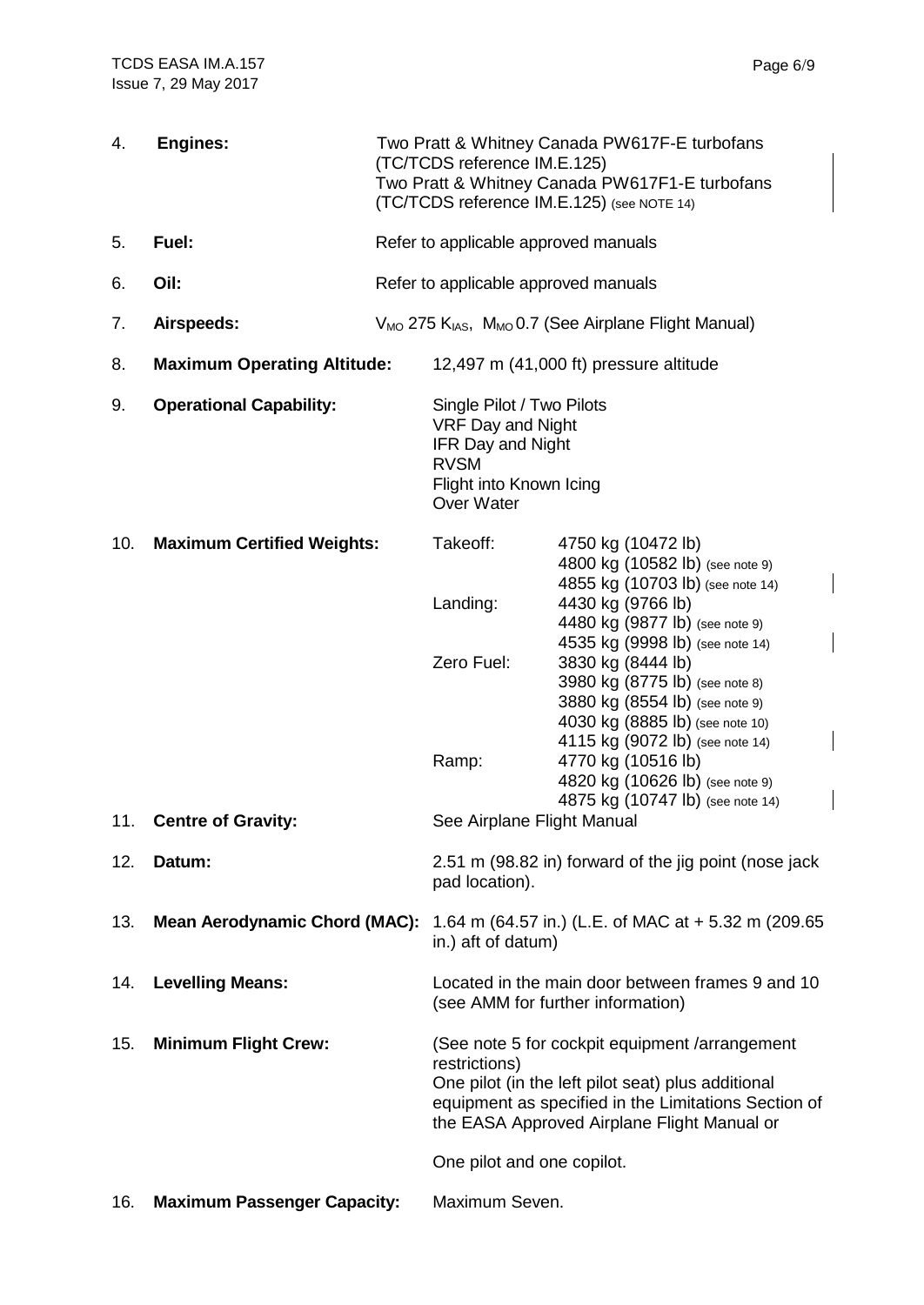| 17. | <b>Baggage / Cargo Compartment:</b> | Forward baggage compartment<br>AFT baggage compartment<br>Wardrobe<br><b>Lavatory Cabinet</b> | 30 kg (66 lb)<br>160 kg (353 lb)<br>30 kg (66 lb)<br>15 kg (33 lb) |
|-----|-------------------------------------|-----------------------------------------------------------------------------------------------|--------------------------------------------------------------------|
|     |                                     |                                                                                               |                                                                    |

#### **IV. Operating and Servicing Instructions**

#### **1. Airplane Flight Manual (AFM):**

Airplanes must be operated according to the EASA approved AFM, part number AFM-2657, revision original (or later approved revision)

#### **2. Airplane Maintenance Manual (AMM):**

Airplane Maintenance Manual, part number AMM - 2432 revsion original (or later approved revision). See Chapter 4, "Airworthiness Limitations" (Note 3). "Airworthiness Limitations" may not be changed without the approval of EASA.

#### **V. Operational Suitability Data (OSD)**

The Operational Suitability Data elements listed below are approved by the European Aviation Safety Agency under the EASA Type Certificate EASA.IM.A.157 as per Commission Regulation (EU) 748/2012 as amended by Commission Regulation (EU) No 69/2014;

#### 1 **Master Minimum Equipment List**

The MMEL is defined in document MMEL-3667 revision 3, dated 15 Dec 2015 or later approved revisions;

#### 2 **Flight Crew Data**

The Flight Crew Data is defined in 500MSO097 revision A dated 07 Dec 2015 or later approved revisions;

## 3 **Cabin Crew Data**

Not applicable;

- 4 **SIM Data** Not applicable;
- 5 **Maintenance Certifying Staff Data** Not applicable;

#### **VI Notes**

#### **NOTE 1 -** Weight and balance.

Current weight and balance report, including the list of equipment that are part of the certificated basic empty weight and loading instructions, must be provided for each aircraft at the time of original certification.

The certificated empty weight and corresponding center of gravity location must include:

Unusable fuel: 20 kg (44 lb) at + 5.81 m (228.90 in.) aft of datum Full oil:\* 8 kg (17.64 lb) at  $+ 7.68$  m (302.52 in) aft of datum\* Hydraulic Fluid: 6.29 kg (13.86 lb) at + 1.30 m (51.18 in.) aft of datum, considering density of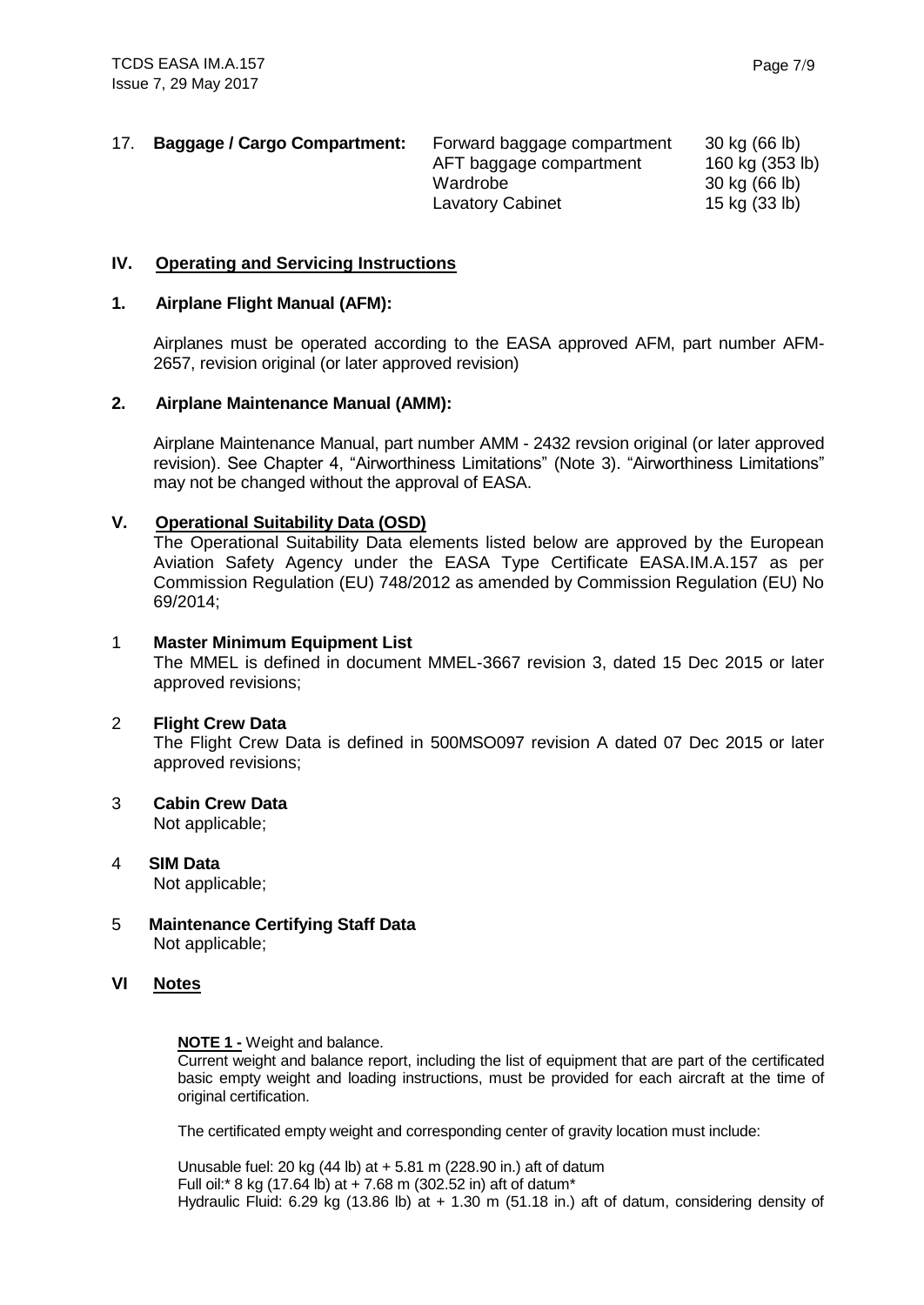0.846 kg/l (7.06/gal).

\*It is considered the oil from the engine installation (filters and lines)

#### **NOTE 2 -** Markings and placards.

All marking and placards required by the applicable certification requirements (see certification basics) and by the operational requirements must be installed in the appropriated locations. Required placards and marking are listed in chapter Eleven (11) of the Aircraft Illustrated Parts Catalog (AIPC) and Airplane Maintenance Manual (AMM).

#### **NOTE 3 -** Continuing Airworthiness.

See Maintenance Manual, Chapter Four (4), "Airworthiness Limitations" for Systems Airworthiness Limitations, Structure Airworthiness Limitations (ALI) and Life-Limited Items (LLI). The life limit for rotating parts on the PW617F-E engine is in the Airworthiness Limitations Manual of the Pratt & Whitney Canada Engine P/N 3072699, latest revision.

**NOTE 4 -** All replacement seats (crew and passenger), although they may comply with TSO C127, must also be demonstrated to comply with installation requirements into the aircraft listed in CS 23.2, 23.561, 23.562, and 23.785.

The foam cushion buildup of all seats (crew and passenger) may not be altered. Any deviation in the foam construction or stiffness must be demonstrated by test or analysis to comply with the CS 23.562 paragraph.

**NOTE 5 -** Approval for operation with a minimum crew of one pilot (in the left pilot seat) is based upon the cockpit equipment installation and arrangement evaluated during ANAC certification testing. No significant changes may be made to the installed cockpit equipment or arrangement (EFIS, autopilot, avionics, etc.), except as permitted by the approved MMEL, without prior approval from the responsible Aircraft Certification Office.

**NOTE 6 -** The EMB-500 is often referred to in Embraer marketing literature as the "PHENOM 100", "PHENOM 100E" or "PHENOM 100EV". These names are strictly marketing designation and are not part of the official model designation.

- PHENOM 100: EMB-500 equipped with PW617F-E engines and G1000 avionics system;
- PHENOM 100E: EMB-500 equipped with PW617F-E engines, G1000 avionics system and spoiler panels (for spoiler panels: Installed by SB 500-00-0009 or an equivalent factory modification);
- PHENOM 100EV: EMB-500 equipped with PW617F1-E engines, G3000 avionics system and spoiler panels (for spoiler panels: Installed by SB 500-00-0009 or an equivalent factory modification).

**NOTE 7 -** Production Certificate No. 346CE. The manufacturer Embraer Executive Aircraft Inc. located in Melbourne, Florida, is licensed by Embraer S.A. to manufacture the Model Aircraft listed in this Type Certificate Data Sheet. S/N 50000255 and subsequent may be produced either by Embraer Executive Aircraft Inc. in Melbourne, Florida or Embraer S.A. in Brazil. The manufacturer can be confirmed by the aircraft data plate. Aircraft produced by Embraer Executive Aircraft Inc. in Melbourne, Florida with a S/N from 50000255 to 50000269 were produced under the Type Certificate.

**NOTE 8** - If post-mod SB 500-00-0005 or an equivalent factory modification is incorporated, and any other modification identified applicable by Embraer.

**NOTE 9** - If post-mod SB 500-00-0009 or SB 500-00-0018 or an equivalent factory modification is incorporated, and any other modification identified applicable by Embraer.

**NOTE 10** - If post-mod SB 500-00-0005 and SB 500-00-0009, or aircraft post-mod and SB 500- 00-0018 or equivalent factory modifications are incorporated, and any other modification identified applicable by Embraer.

**NOTE 11** – Sections of CS-ACNS, as applicable, may be raised as part of the certification basis for avionic installations.

**NOTE 12** – if post-mod SB 500-34-0010 (for dual transponders installation of Garmin GTX 33 D